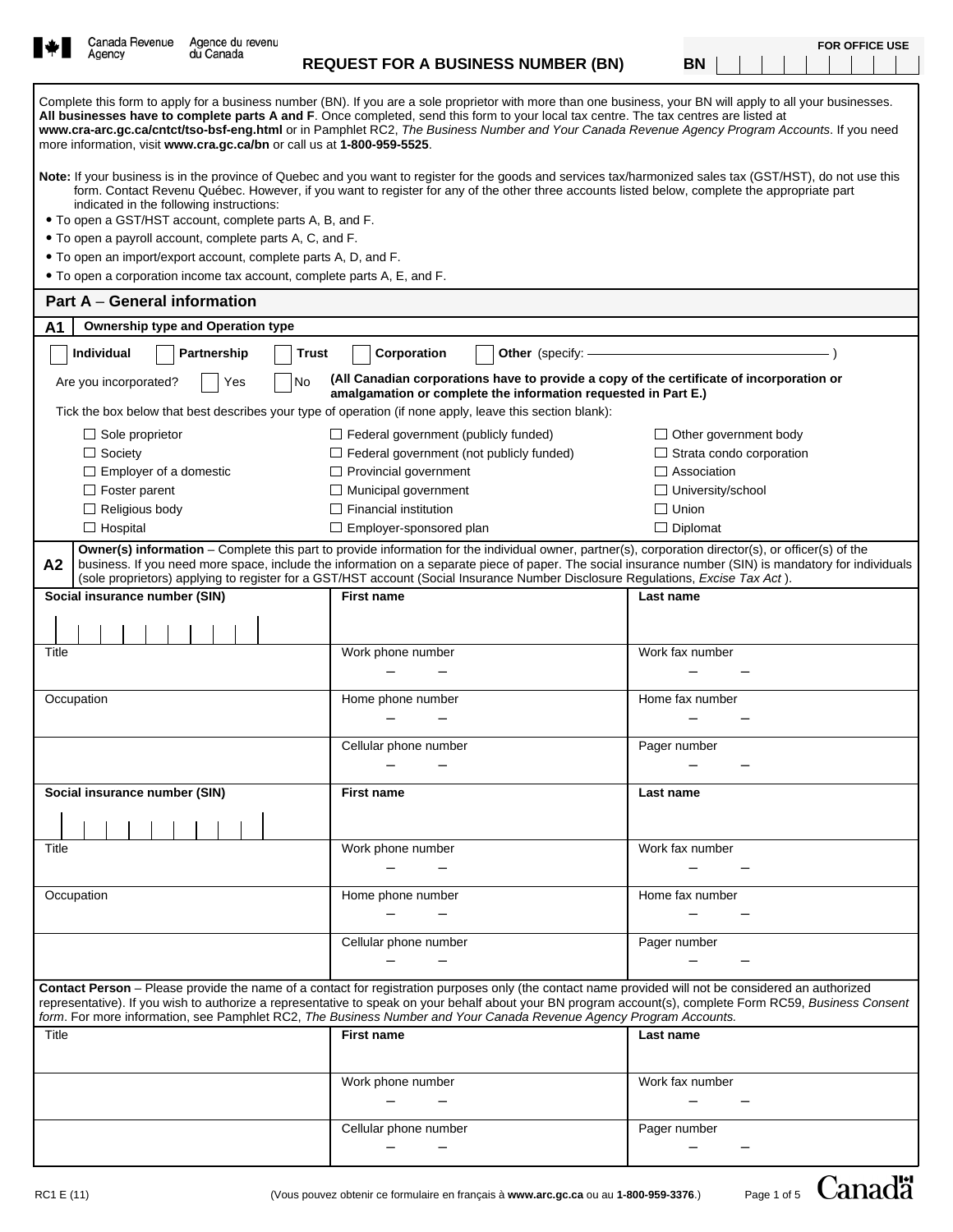| <b>Identification of business</b><br>А3                                                                                                                                                                                                                       |                            |
|---------------------------------------------------------------------------------------------------------------------------------------------------------------------------------------------------------------------------------------------------------------|----------------------------|
| Name                                                                                                                                                                                                                                                          |                            |
|                                                                                                                                                                                                                                                               |                            |
|                                                                                                                                                                                                                                                               |                            |
| Physical business location                                                                                                                                                                                                                                    | Postal or zip code         |
|                                                                                                                                                                                                                                                               |                            |
|                                                                                                                                                                                                                                                               |                            |
| Mailing address (if different from the physical business location)                                                                                                                                                                                            | Postal or zip code         |
| c/o                                                                                                                                                                                                                                                           |                            |
|                                                                                                                                                                                                                                                               |                            |
| Operating / Trade name                                                                                                                                                                                                                                        |                            |
|                                                                                                                                                                                                                                                               |                            |
|                                                                                                                                                                                                                                                               |                            |
|                                                                                                                                                                                                                                                               |                            |
| Language of preference<br>French<br>English                                                                                                                                                                                                                   |                            |
|                                                                                                                                                                                                                                                               |                            |
| Are you a third party requesting the registration?<br>Yes (If yes, enter your name and company name below.)                                                                                                                                                   | No                         |
|                                                                                                                                                                                                                                                               |                            |
|                                                                                                                                                                                                                                                               |                            |
|                                                                                                                                                                                                                                                               |                            |
|                                                                                                                                                                                                                                                               |                            |
| <b>Major business activity</b><br>A4 I                                                                                                                                                                                                                        |                            |
| Clearly describe your major business activity. Give as much detail as possible using at least one noun, a verb, and an adjective.                                                                                                                             |                            |
| Example: Construction - Installing residential hardwood flooring.                                                                                                                                                                                             |                            |
|                                                                                                                                                                                                                                                               |                            |
|                                                                                                                                                                                                                                                               |                            |
|                                                                                                                                                                                                                                                               |                            |
|                                                                                                                                                                                                                                                               |                            |
|                                                                                                                                                                                                                                                               |                            |
|                                                                                                                                                                                                                                                               |                            |
| Specify up to three main products or services that you provide or contract, and the estimated percentage of revenue they each represent.                                                                                                                      |                            |
|                                                                                                                                                                                                                                                               |                            |
| $\%$                                                                                                                                                                                                                                                          |                            |
|                                                                                                                                                                                                                                                               |                            |
|                                                                                                                                                                                                                                                               |                            |
|                                                                                                                                                                                                                                                               |                            |
|                                                                                                                                                                                                                                                               |                            |
| %                                                                                                                                                                                                                                                             |                            |
|                                                                                                                                                                                                                                                               |                            |
| A5   GST/HST information - For more information, see Pamphlet RC2, The Business Number and Your Canada Revenue Agency Program Accounts.                                                                                                                       |                            |
| Do you provide or plan to provide goods or services in Canada or to export outside Canada? If no, you generally cannot register                                                                                                                               |                            |
| for GST/HST. However, certain businesses may be able to register. For details, see Pamphlet RC2.                                                                                                                                                              | $\Box$ No<br>$\Box$ Yes    |
|                                                                                                                                                                                                                                                               |                            |
| Are your annual worldwide GST/HST taxable sales, including those of any associates, more than \$30,000?                                                                                                                                                       | $\Box$ Yes<br>$\Box$ No    |
| If yes, you have to register for GST/HST.                                                                                                                                                                                                                     |                            |
| Note: Special rules apply to charities and public institutions. For details, see Pamphlet RC2.                                                                                                                                                                |                            |
| Are you a public service body (PSB) whose annual worldwide GST/HST taxable sales are more than \$50,000?                                                                                                                                                      | $\Box$ Yes<br>$\Box$ No    |
| If yes, you have to register for GST/HST.                                                                                                                                                                                                                     |                            |
| Note: Special rules apply to charities and public institutions. See Pamphlet RC2 for details.                                                                                                                                                                 |                            |
|                                                                                                                                                                                                                                                               |                            |
| Are all the goods/services you sell/provide exempt from GST/HST?                                                                                                                                                                                              | $\Box$ No<br>$\Box$ Yes    |
| Do you operate a taxi or limousine service?                                                                                                                                                                                                                   | $\Box$ Yes<br>$\Box$ No    |
| If yes, you have to register for GST/HST regardless of your revenue.                                                                                                                                                                                          |                            |
|                                                                                                                                                                                                                                                               | $\Box$ No<br>$\Box$ Yes    |
| Are you an individual whose sole activity subject to GST/HST is from commercial rental income?                                                                                                                                                                |                            |
| Are you a non-resident?                                                                                                                                                                                                                                       | $\Box$ No<br>$\Box$ Yes    |
| Are you a non-resident who charges admission directly to audiences at activities or events in Canada?                                                                                                                                                         |                            |
| If yes, you have to register for GST/HST, regardless of your revenue.                                                                                                                                                                                         | $\Box$ No<br>$\square$ Yes |
|                                                                                                                                                                                                                                                               |                            |
| Do you want to register voluntarily? By registering voluntarily, you must begin to charge GST/HST and file returns even if your<br>worldwide GST/HST taxable sales are \$30,000 or less (\$50,000 or less if you are a public service body). For details, see | $\Box$ Yes<br>$\Box$ No    |
| Pamphlet RC2.                                                                                                                                                                                                                                                 |                            |
|                                                                                                                                                                                                                                                               |                            |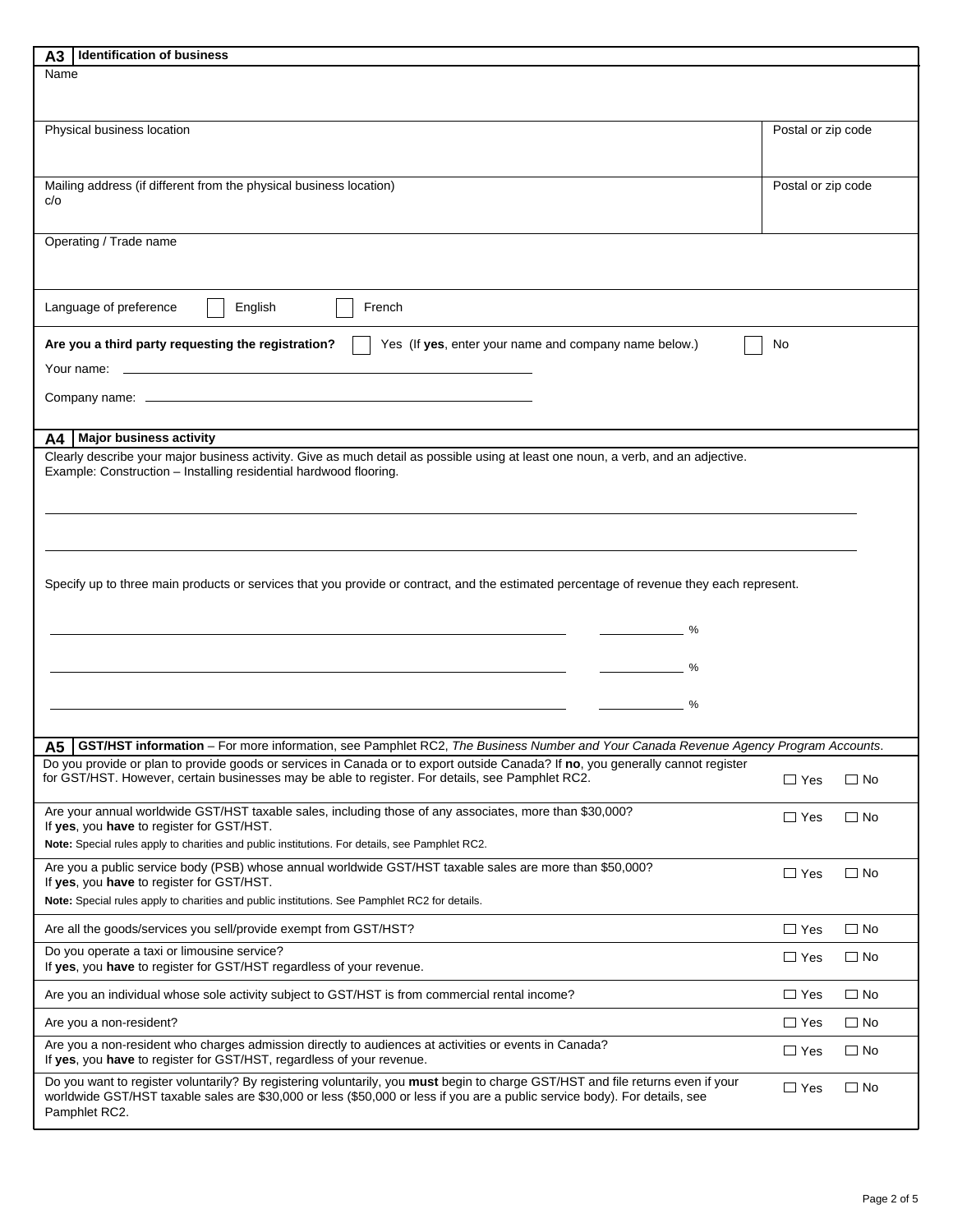| Part B - GST/HST account information - Complete a separate form for each division of your corporation that requires a GST/HST account.                                                                                                                                                                                                                                                                                                                                                                                                                                                    |                                                                                       |                                                |  |  |  |  |
|-------------------------------------------------------------------------------------------------------------------------------------------------------------------------------------------------------------------------------------------------------------------------------------------------------------------------------------------------------------------------------------------------------------------------------------------------------------------------------------------------------------------------------------------------------------------------------------------|---------------------------------------------------------------------------------------|------------------------------------------------|--|--|--|--|
| <b>GST/HST account identification</b> – If the information is the same as in Part A3, tick the box.<br>Β1                                                                                                                                                                                                                                                                                                                                                                                                                                                                                 |                                                                                       |                                                |  |  |  |  |
| Account name                                                                                                                                                                                                                                                                                                                                                                                                                                                                                                                                                                              |                                                                                       |                                                |  |  |  |  |
| Physical business location                                                                                                                                                                                                                                                                                                                                                                                                                                                                                                                                                                | Postal or zip code                                                                    |                                                |  |  |  |  |
| Mailing address (if different from the physical business location) for GST/HST purposes<br>c/o                                                                                                                                                                                                                                                                                                                                                                                                                                                                                            | Postal or zip code                                                                    |                                                |  |  |  |  |
| Filing information - For more information, see Pamphlet RC2, The Business Number and Your Canada Revenue Agency Program Accounts.<br><b>B2</b>                                                                                                                                                                                                                                                                                                                                                                                                                                            |                                                                                       |                                                |  |  |  |  |
| Enter the amount of your sales in Canada (dollar amount only)                                                                                                                                                                                                                                                                                                                                                                                                                                                                                                                             | \$                                                                                    | (If you have no sales enter \$0)               |  |  |  |  |
| Enter the amount of your worldwide sales (dollar amount only)                                                                                                                                                                                                                                                                                                                                                                                                                                                                                                                             | \$                                                                                    | (If you have no sales enter \$0)               |  |  |  |  |
| Enter the fiscal year-end for GST/HST purposes.<br>If you do not enter a date, we will enter December 31.<br>Month<br>Day                                                                                                                                                                                                                                                                                                                                                                                                                                                                 |                                                                                       |                                                |  |  |  |  |
| Do you want to make an election to change the fiscal year-end<br>No<br>Yes<br>for GST/HST purposes?                                                                                                                                                                                                                                                                                                                                                                                                                                                                                       |                                                                                       |                                                |  |  |  |  |
| If yes, enter the date you would like to use.                                                                                                                                                                                                                                                                                                                                                                                                                                                                                                                                             | Month<br>Day                                                                          |                                                |  |  |  |  |
| For information about when to register for GST/HST,<br>Enter the effective date of registration<br>for GST/HST purposes.<br>see Pamphlet RC2.<br>Year<br>Month<br>Day                                                                                                                                                                                                                                                                                                                                                                                                                     |                                                                                       |                                                |  |  |  |  |
| <b>Reporting period</b><br>B3                                                                                                                                                                                                                                                                                                                                                                                                                                                                                                                                                             |                                                                                       |                                                |  |  |  |  |
| Unless you are a charity or a financial institution, we will assign you a reporting period based on your total annual GST/HST taxable sales in Canada<br>(including those of your associates) for the preceding year. If you do not have annual sales from the preceeding year, your sales are \$0. If you want to elect<br>for a different reporting period, your options, if any, are listed below. Please indicate in the right column which option you want to elect. For more information,<br>see Pamphlet RC2, The Business Number and Your Canada Revenue Agency Program Accounts. |                                                                                       |                                                |  |  |  |  |
| <b>Reporting period election</b><br>Select yes if you want to file more frequently than the reporting period assigned to you.                                                                                                                                                                                                                                                                                                                                                                                                                                                             | Yes                                                                                   | No                                             |  |  |  |  |
| Total annual GST/HST taxable sales in Canada<br>(including those of your associates)                                                                                                                                                                                                                                                                                                                                                                                                                                                                                                      | Reporting period assigned to you, unless you<br>choose to change it (see next column) | <b>Options</b>                                 |  |  |  |  |
| More than \$6,000,000<br>ப                                                                                                                                                                                                                                                                                                                                                                                                                                                                                                                                                                | Monthly                                                                               | No options available                           |  |  |  |  |
| More than \$1,500,000 up to \$6,000,000                                                                                                                                                                                                                                                                                                                                                                                                                                                                                                                                                   | Quarterly                                                                             | $\Box$ Monthly                                 |  |  |  |  |
| \$1,500,000 or less<br>ப                                                                                                                                                                                                                                                                                                                                                                                                                                                                                                                                                                  | Annual                                                                                | $\Box$ Monthly<br>$\Box$ Quarterly<br>or       |  |  |  |  |
| Charities<br>ப                                                                                                                                                                                                                                                                                                                                                                                                                                                                                                                                                                            | Annual                                                                                | $\Box$<br>Monthly<br>$\Box$ Quarterly<br>or    |  |  |  |  |
| <b>Financial institutions</b><br>ப                                                                                                                                                                                                                                                                                                                                                                                                                                                                                                                                                        | Annual                                                                                | $\Box$<br>Monthly<br>$\Box$<br>Quarterly<br>or |  |  |  |  |
| Direct deposit information - The account holder identified below requests and authorizes the Minister of National Revenue to directly deposit into<br><b>B4</b><br>the Canadian financial institution's account identified below, amounts payable to the account holder under Part IX of the Excise Tax Act.                                                                                                                                                                                                                                                                              |                                                                                       |                                                |  |  |  |  |
| Complete the information area below or attach a blank cheque and write "VOID" across the front. This method provides a faster, more convenient, and<br>dependable way of receiving refunds. The CRA will deposit your GST/HST refund into your Canadian financial institution's account.                                                                                                                                                                                                                                                                                                  |                                                                                       |                                                |  |  |  |  |
| Branch number                                                                                                                                                                                                                                                                                                                                                                                                                                                                                                                                                                             | Institution number                                                                    | Account number                                 |  |  |  |  |
| Name(s) of account holder(s):                                                                                                                                                                                                                                                                                                                                                                                                                                                                                                                                                             |                                                                                       |                                                |  |  |  |  |
|                                                                                                                                                                                                                                                                                                                                                                                                                                                                                                                                                                                           |                                                                                       |                                                |  |  |  |  |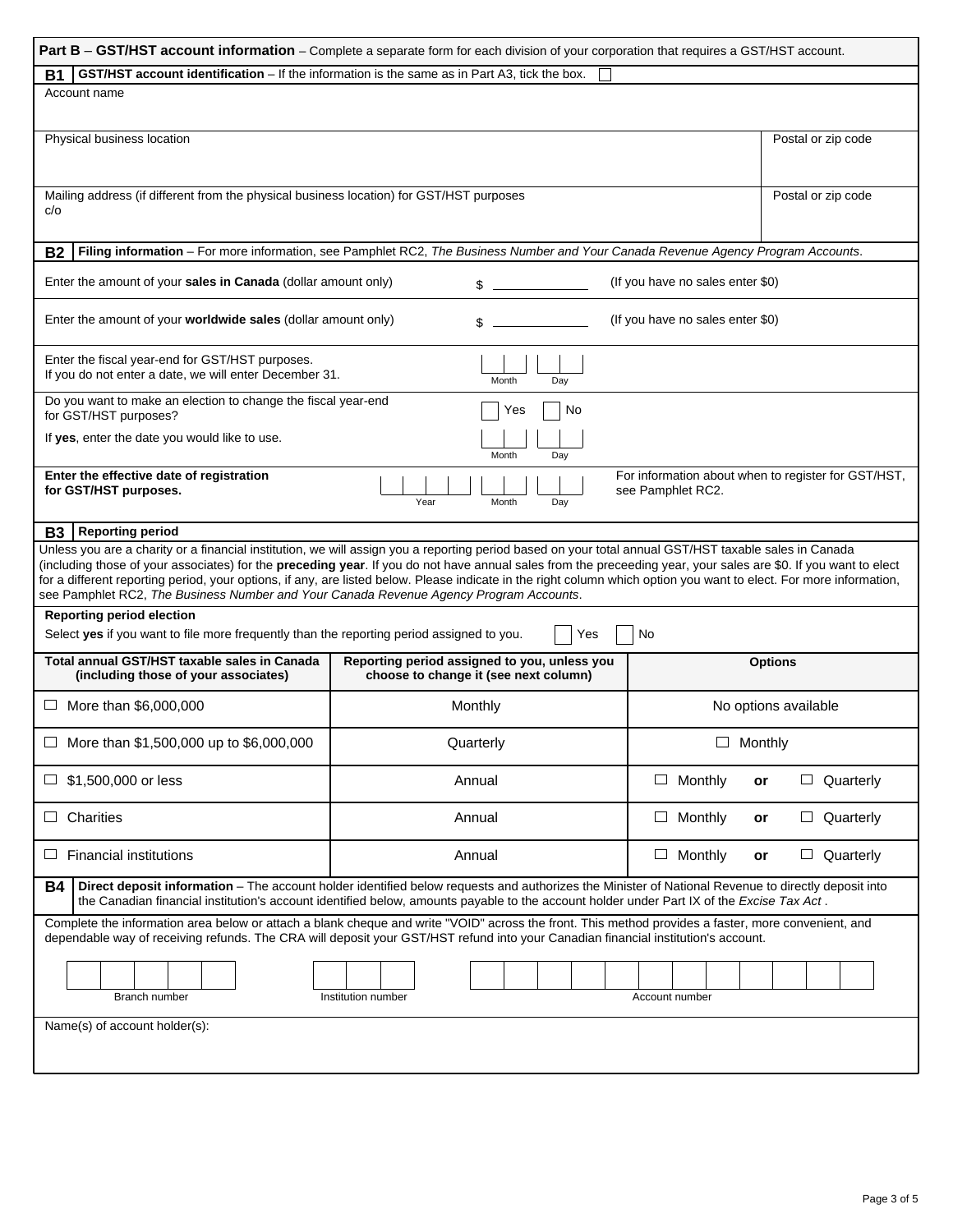| Part C - Payroll account information - Complete parts C1 and C2 if you need a payroll account.                                                                                                                                                                                                               |                    |  |  |  |  |
|--------------------------------------------------------------------------------------------------------------------------------------------------------------------------------------------------------------------------------------------------------------------------------------------------------------|--------------------|--|--|--|--|
| Payroll account identification - If the information is the same as in Part A3, tick the box.<br>C1                                                                                                                                                                                                           |                    |  |  |  |  |
| Account name                                                                                                                                                                                                                                                                                                 |                    |  |  |  |  |
|                                                                                                                                                                                                                                                                                                              |                    |  |  |  |  |
| Physical business location                                                                                                                                                                                                                                                                                   | Postal or zip code |  |  |  |  |
|                                                                                                                                                                                                                                                                                                              |                    |  |  |  |  |
|                                                                                                                                                                                                                                                                                                              |                    |  |  |  |  |
| Mailing address (if different from the physical business location)<br>c/o                                                                                                                                                                                                                                    | Postal or zip code |  |  |  |  |
|                                                                                                                                                                                                                                                                                                              |                    |  |  |  |  |
|                                                                                                                                                                                                                                                                                                              |                    |  |  |  |  |
| Language of preference<br>English<br>French                                                                                                                                                                                                                                                                  |                    |  |  |  |  |
| <b>General information</b><br>C <sub>2</sub>                                                                                                                                                                                                                                                                 |                    |  |  |  |  |
| What type of payment are you making?<br>a)                                                                                                                                                                                                                                                                   |                    |  |  |  |  |
| $\Box$ Payroll<br>$\Box$ Registered retirement savings plan                                                                                                                                                                                                                                                  |                    |  |  |  |  |
|                                                                                                                                                                                                                                                                                                              |                    |  |  |  |  |
| Registered retirement income fund                                                                                                                                                                                                                                                                            |                    |  |  |  |  |
| How often will you pay your employees or payees? Please tick the pay period(s) that apply.                                                                                                                                                                                                                   |                    |  |  |  |  |
| b)                                                                                                                                                                                                                                                                                                           |                    |  |  |  |  |
| $\Box$ Daily<br>$\Box$ Weekly<br>$\Box$ Bi-weekly<br>$\Box$ Semi-monthly                                                                                                                                                                                                                                     |                    |  |  |  |  |
| $\Box$ Monthly<br>$\Box$ Annually<br>$\Box$ Other (specify) $\_\_\_\_\_\_\_\_\_\_\_\_\_\_\_\_\_\_\_\_\_$                                                                                                                                                                                                     |                    |  |  |  |  |
|                                                                                                                                                                                                                                                                                                              |                    |  |  |  |  |
| What is the maximum number of employees you expect to have working for you at any time in the next 12 months?<br>C)                                                                                                                                                                                          |                    |  |  |  |  |
|                                                                                                                                                                                                                                                                                                              |                    |  |  |  |  |
| When will you make the first payment to your employees or payees?<br>d)                                                                                                                                                                                                                                      |                    |  |  |  |  |
| Year<br>Month<br>Day                                                                                                                                                                                                                                                                                         |                    |  |  |  |  |
| Duration of business:<br>Year-round<br>Seasonal<br>e)                                                                                                                                                                                                                                                        |                    |  |  |  |  |
| M A M J<br>If seasonal, tick month(s) of operation:<br>F.<br>J A S O N D<br>J                                                                                                                                                                                                                                |                    |  |  |  |  |
|                                                                                                                                                                                                                                                                                                              |                    |  |  |  |  |
| If the business is a corporation, is it a subsidiary or an affiliate of a foreign corporation?<br>f)<br>No<br>Yes                                                                                                                                                                                            |                    |  |  |  |  |
| If yes, enter country: $\_$                                                                                                                                                                                                                                                                                  |                    |  |  |  |  |
|                                                                                                                                                                                                                                                                                                              |                    |  |  |  |  |
| Are you a franchisee?<br>No<br>Yes<br>g)                                                                                                                                                                                                                                                                     |                    |  |  |  |  |
| If yes, enter the name and country of the franchisor: __                                                                                                                                                                                                                                                     |                    |  |  |  |  |
|                                                                                                                                                                                                                                                                                                              |                    |  |  |  |  |
| Part D - Import/export account information - If you need an import/export account for commercial purposes (you do not need to register for an<br>import/export account for personal importation), complete D1 and D2. Complete a separate form for each branch or division of your corporation that needs an |                    |  |  |  |  |
| import/export account for commercial purposes.                                                                                                                                                                                                                                                               |                    |  |  |  |  |
| Import/export account identification - If the information is the same as in Part A3, tick the box.<br>D <sub>1</sub><br>Account name                                                                                                                                                                         |                    |  |  |  |  |
|                                                                                                                                                                                                                                                                                                              |                    |  |  |  |  |
|                                                                                                                                                                                                                                                                                                              |                    |  |  |  |  |
| Physical business location                                                                                                                                                                                                                                                                                   | Postal or zip code |  |  |  |  |
|                                                                                                                                                                                                                                                                                                              |                    |  |  |  |  |
| Mailing address (if different from the physical business location)<br>Postal or zip code                                                                                                                                                                                                                     |                    |  |  |  |  |
| c/o                                                                                                                                                                                                                                                                                                          |                    |  |  |  |  |
|                                                                                                                                                                                                                                                                                                              |                    |  |  |  |  |
| Language of preference<br>English<br>French                                                                                                                                                                                                                                                                  |                    |  |  |  |  |
|                                                                                                                                                                                                                                                                                                              |                    |  |  |  |  |
| Do you want us to send you import/export account information?<br>Yes<br>No                                                                                                                                                                                                                                   |                    |  |  |  |  |